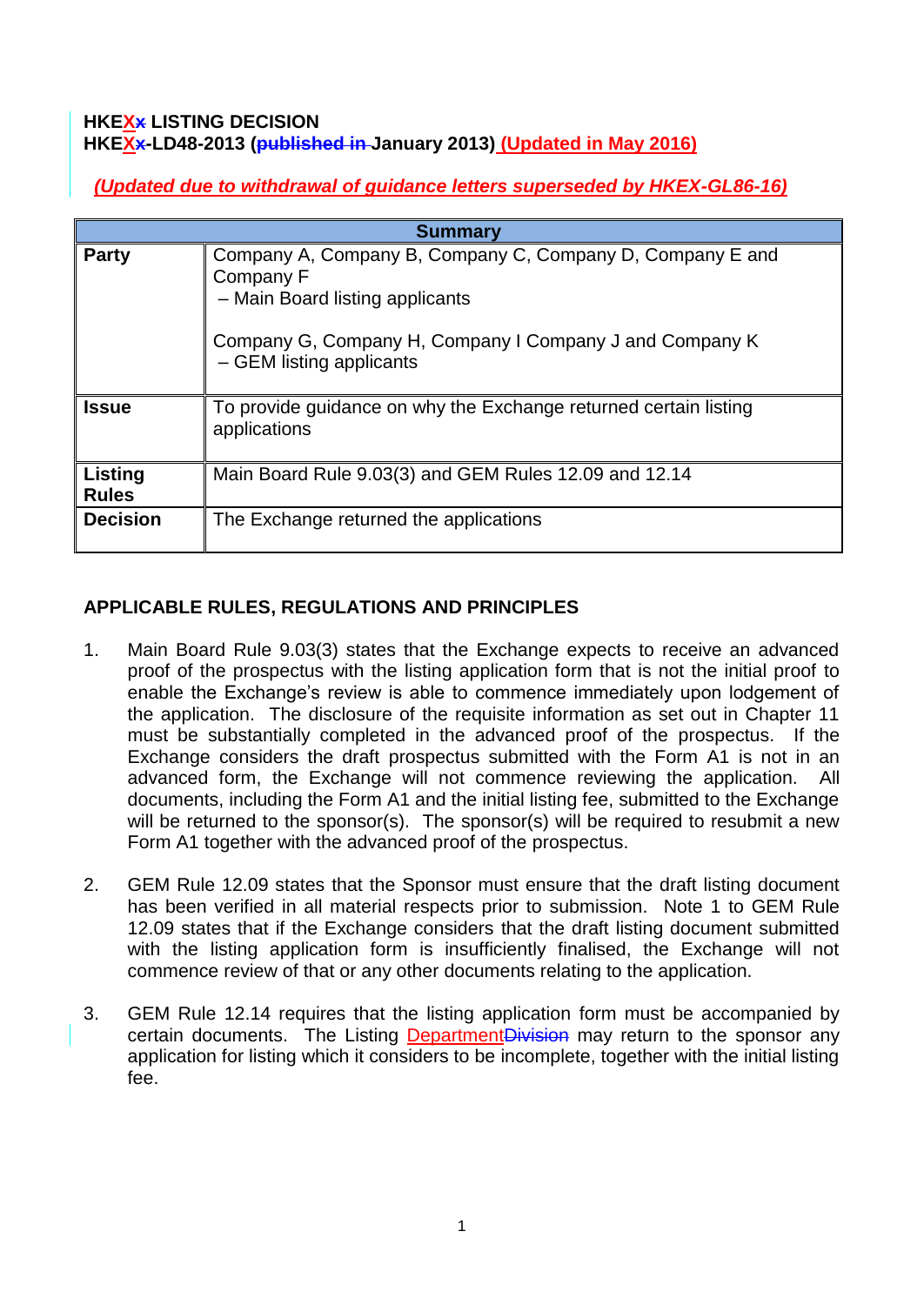## **ANALYSIS**

4. The following set out the reasons why the Exchange considered the applications were not in an advanced form and returned certain listing applications during the period from January 2012 to November 2012.

## Company A

- 5. Company A provided certain maintenance works. There were several deficiencies in disclosures:
	- (i) *Business model*

It was unclear whether Company A acted as a main contractor or a subcontractor in its completed projects during the track record period and in future projects. For the service segment, there was no information on whether Company A obtained service projects through bidding or negotiation; and how it carried out its services (e.g. whether special approval from the government and traffic arrangement were required). For the equipment segment, there was no detail on whether Company A participated in tender bidding.

(ii) *Financial position*

The discussion of Company A's trade and bills receivables was too general. There was no meaningful explanation on (i) why Company A accumulated significant amounts of trade and bills receivables given that it required advanced deposits from new customers and did not generally grant credit to new customers; (ii) circumstances giving rise to the increasing amount of impairment of trade receivables during the track record period; and (iii) underlying reasons for delays in settlement from certain customers. There was no meaningful explanation for Company A's delay in settlement of certain payments for raw materials and subcontracting costs and the significant increase in trade payables aged over 1 year.

### (iii) *Future plans and business strategies*

There was insufficient justification for the 100% increase in production capacity and the expansion plan given that Company A's current geographic coverage in the relevant country appears extensive.

(iv) *Others*

The "Summary" section of the prospectus lacked sufficient information to provide investors with a concise overview of Company A's operation model and highlights of significant matters. Company A did not use HKEXx-GL27-12<sup>1</sup> as guidance. *(Updated in May 2016)*

<sup>1</sup> <sup>1</sup> Withdrawn in May 2016. Superseded by Section A of Appendix 1 in HKEX-GL86-16.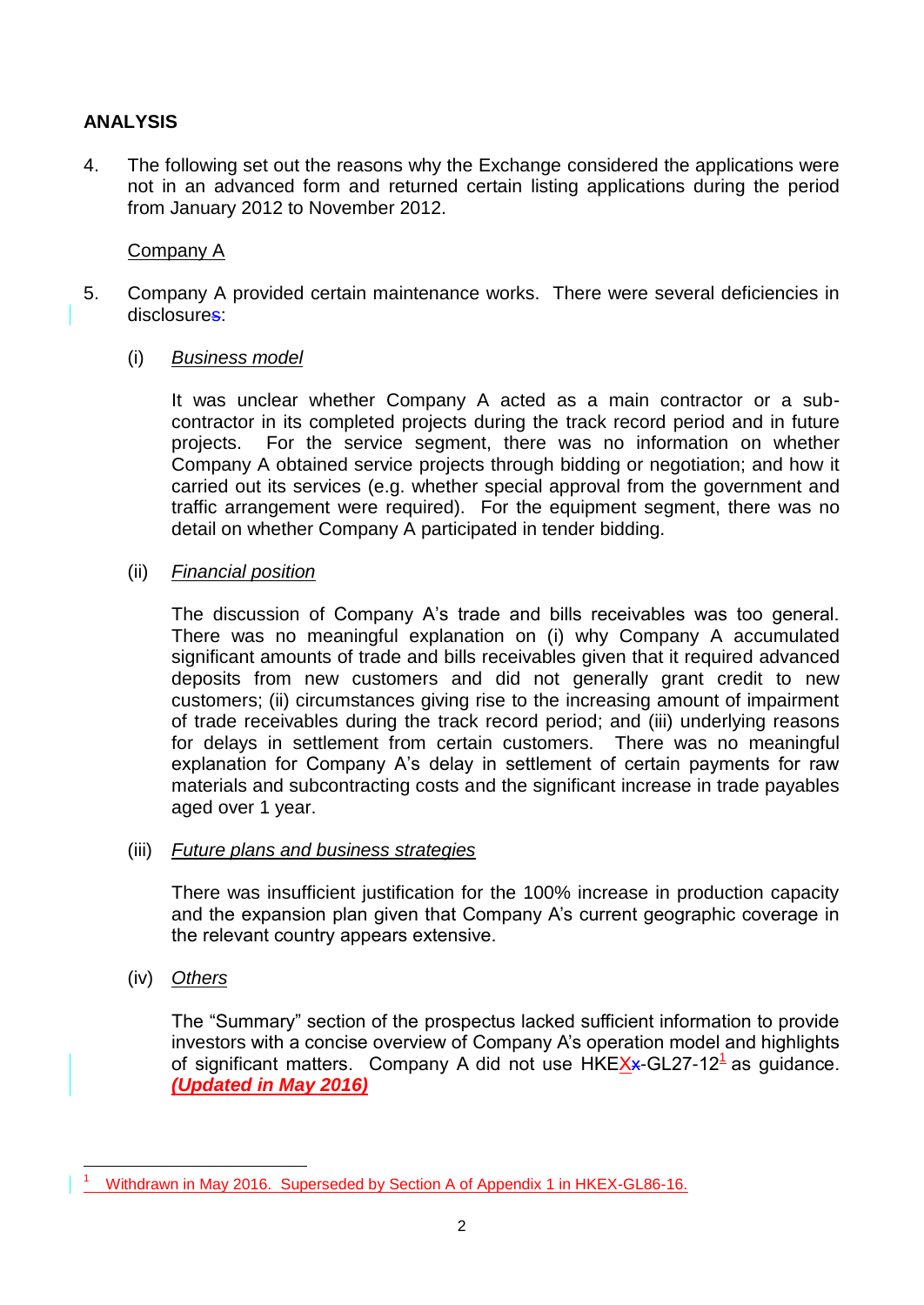## Company B

- 6. Company B submitted its listing application in August 2012. The audited financial information included in the prospectus covered each of the three financial years ended 31 December 2011 and therefore the Company did not comply with the requirement of Rule 8.06 which states that the latest financial period reported on by the reporting accountants must not have ended more than six months before the listing document. The sponsor also had not provided the confirmation under paragraph 4.6 of Guidance Letter HKEX<sub>X</sub>-GL6-09<sup>2</sup> for the Exchange to accept early filing. *(Updated in May 2016)*
- 7. The PRC legal opinion revealed that Company B's controlling shareholder and executive director was implicated in two bribery convictions which might have implications for his suitability as a director. These concerns were not brought to the Exchange's attention in the documents submitted together with the listing application form (e.g. under paragraph 27 of Checklist I.B. - confirmation that there are no other material issues which could detrimentally affect the suitability of listing). There was also no submission from the sponsor on why it considered the individual as suitable to be a director under the Listing Rules.

## Company C

- 8. Company C was engaged in the production of a certain metal. There were several deficiencies in disclosure:
	- (i) Company C did not use  $HKEX + GL27 12<sup>1</sup>$  as guidance for disclosure in the "Summary" section of the prospectus; and *(Updated in May 2016)*
	- (ii) although the price of the relevant metal fluctuated heavily during the track record period, there was no sensitivity analysis on how the movement in the price impacted Company C's profits during the track record period, and the basis to support its profit forecast.
- 9. An article revealed that a company with a similar name to Company C's operating subsidiary was accused of emitting hazardous gas and discharging waste water into a drinking water protection area and causing lead-related pollution. No information on the allegation was provided in the listing application.

# Company D

- 10. Company D was a mining company operating in a country subject to sanctions from the United Nations and the European Union. It was a mineral company under Chapter 18 of the Listing Rules and sought a waiver from the minimum profits requirement.
- 11. In response to pre-IPO enquiries raised by the sponsors on behalf of Company D, the Exchange requested the sponsors and Company D to critically assess the issues of (i)

<sup>1</sup>  $2^2$  Withdrawn in February 2014. Superseded by HKEX-GL6-09A.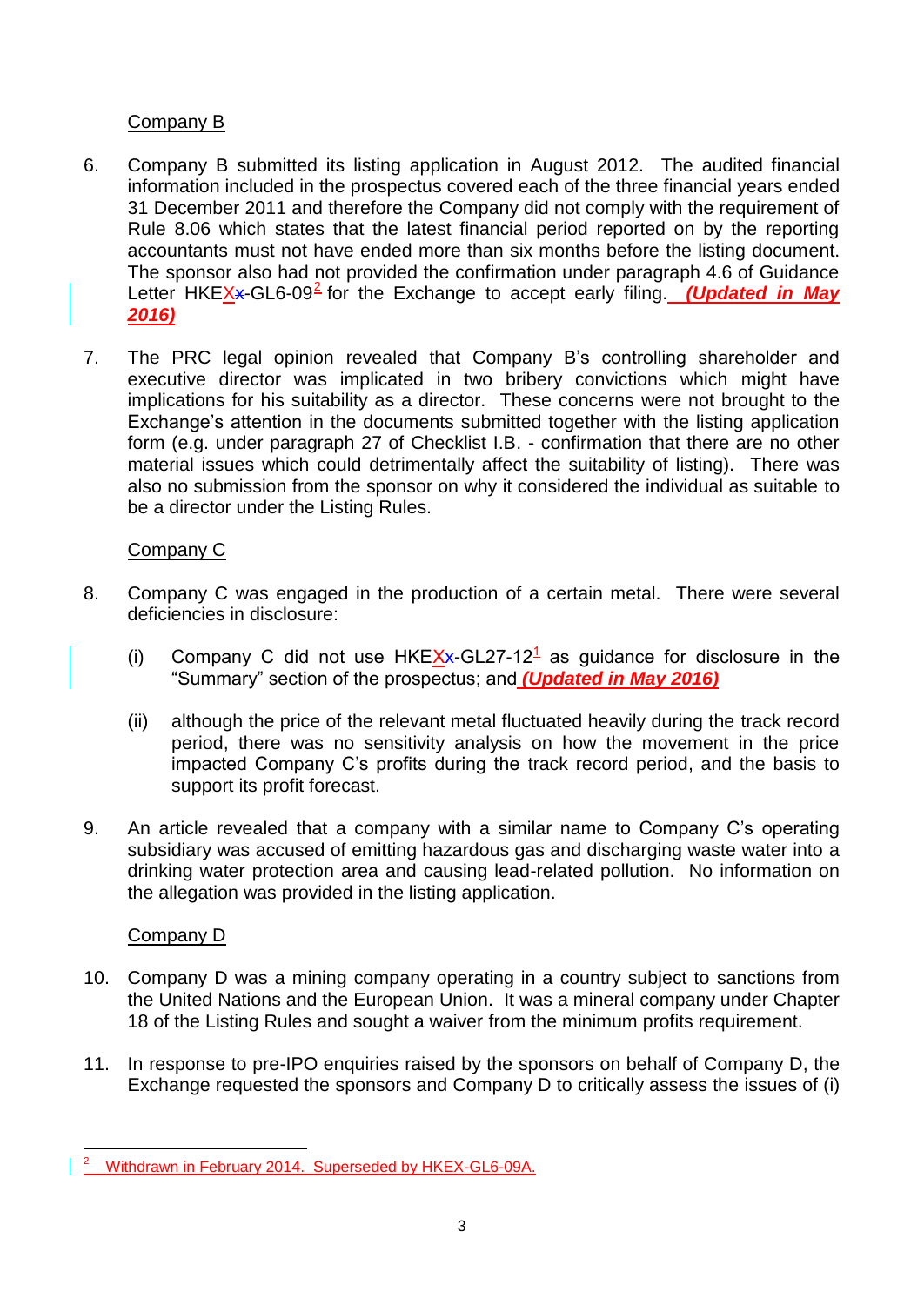suitability for listing and (ii) competition with controlling shareholder before submitting a listing application.

- 12. Company D subsequently submitted the listing application. In relation to sanctions, there was a directors' confirmation which was brief and did not state the basis of the directors' view. There was also no view provided by the sponsors.
- 13. On competition, the disclosures did not fully comply with the requirement under Rule 8.10(1)(a), including reasons for the exclusion of the excluded business, size of such business and how such business may compete with Company D's business, etc.
- 14. Other disclosure deficiencies:
	- (i) Company D did not have any customers and had not entered into any legallybinding sales or off-take agreements. There was lack of details on how new customers were to be procured.
	- (ii) The "Industry Overview" section did not provide any outlook or forecast information on the industry in certain countries in which Company D operated.
	- (iii) Based on the biographies of the directors and senior management, it appeared that they lacked experience in operating mining businesses in overseas countries. The prospectus did not give sufficient information for readers to appraise the future outlook of Company D, and that Company D's business was sustainable.
	- (iv) The prospectus did not provide any information on Company D's future business model after commencing commercial production. In addition, certain aspects of Company D's operation were unclear, including: (i) details of the outstanding permits, approvals and licenses for commercial production and (ii) which activities would be carried out by Company D or contractors, and where the functions are outsourced, details of these functions and experience of the contractors.

### Company E

- 15. Company E was a property development company.
- 16. The Exchange had previously accepted its listing application for vetting. The Exchange issued a letter to the sponsor stating its intention to reject the listing application on the ground that Company E had not demonstrated its working capital sufficiency and its ability to meet its profit forecast. The Exchange issued a letter to the sponsor upon the lapse of the application stating that unless the sponsor had resolved to the Exchange's satisfaction the issues stated in the letter and provided updated accounts, the Exchange would not accept Company E's renewed listing application.
- 17. Company E re-submitted a new listing application. The Exchange considered that the sponsor had not provided sufficient information to fully address the concerns raised in its previous letter. In particular, Company E had not provided an updated profit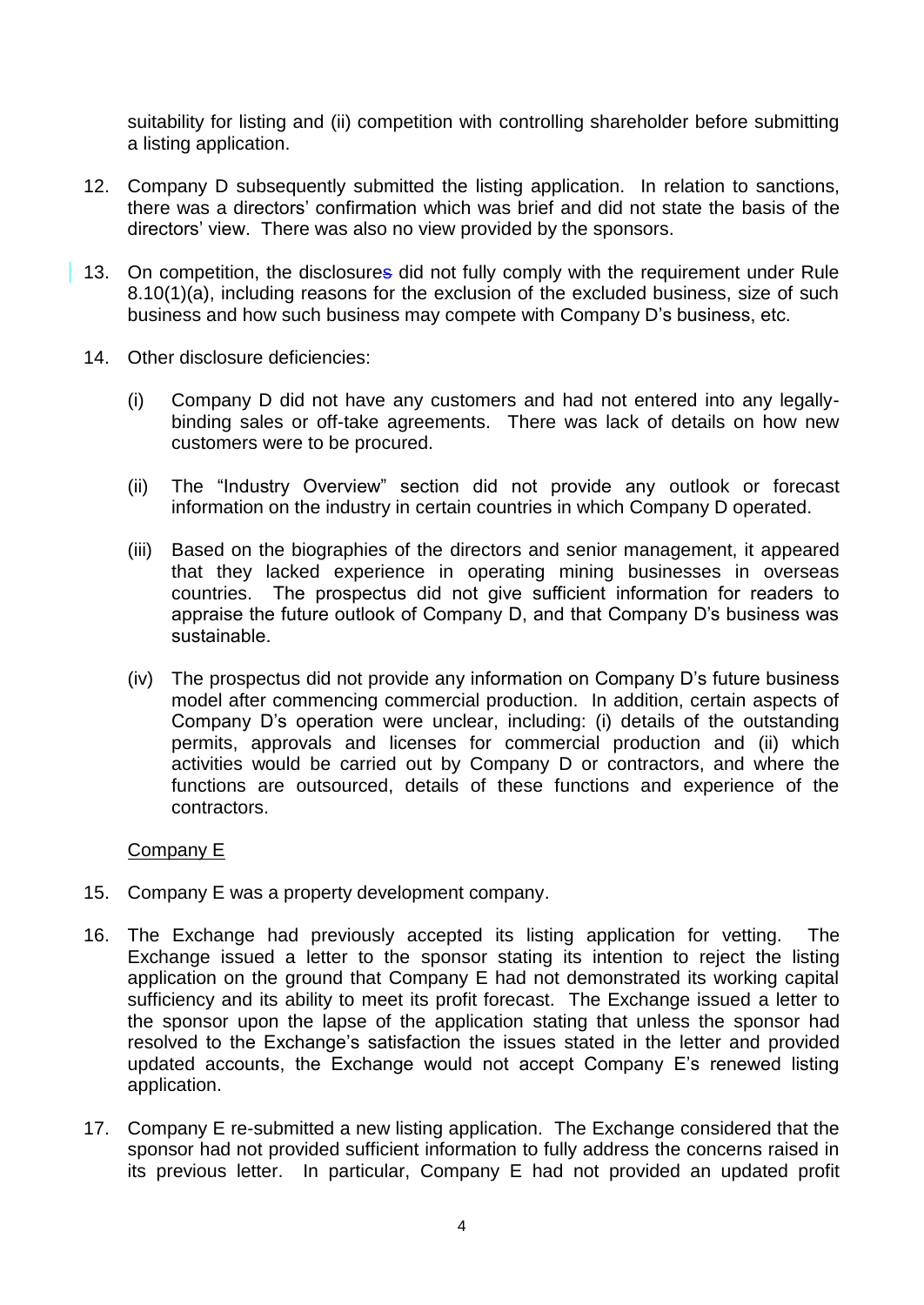forecast and working capital forecast memorandum and the audited accounts had not been updated.

## Company F

- 18. Company F engaged in the property businesses.
- 19. Company F's accountants' report covered the three financial years ended 31 December 2011 and the six months ended 30 June 2012. Whilst Company F reported net profits attributable to shareholders for financial years 2009 to 2011, it incurred a net loss for the six months ended 30 June 2012.
- 20. Company F applied for a waiver from the requirement of Rule 4.04(1) such that it would not be required to update its accountants' report to cover the year ended 31 December 2012. If the waiver was not granted, it was doubtful whether Company F could meet the minimum profits requirement for the latest financial year (i.e. 2012) given the net loss incurred in the first half of 2012.
- 21. The Exchange considered it not appropriate to recommend the requested waiver.
- 22. There were also several deficiencies in disclosure:
	- (i) *Summary section*

The disclosure did not follow the guidance in the Guidance Letter HKEXx-GL27-12<sup>1</sup>. Missing information included: **(Updated in May 2016)** 

- a detailed discussion of Company F's fair value gains of the investment properties and realized gain on disposal of an investment property holding subsidiary, their contribution to the profit of Company F and relevant sensitivity analysis;
- breakdown of Company F's revenue contribution and key operating data during the track record period, with commentary on material fluctuations;
- historical non-compliances;
- identities, background and relationships with major customers and suppliers; and
- an update on the recent development of Company F's operations and financial performance in accordance with Guidance Letter HKEXx-GL41-12.

### (ii) *Business model and future plans*

- details of the properties held by the Company F;
- in respect of the land/properties acquired by Company F, details of the tendering process and the decision making process and the measures/ policies to monitor the Company F's leasing business, occupancy rates, rental yield and liquidity and financial positions;
- how Company F's development plan would affect Company F's business risk profile and highlight the associated risks and impact in the "Summary" and "Risk Factors" sections; and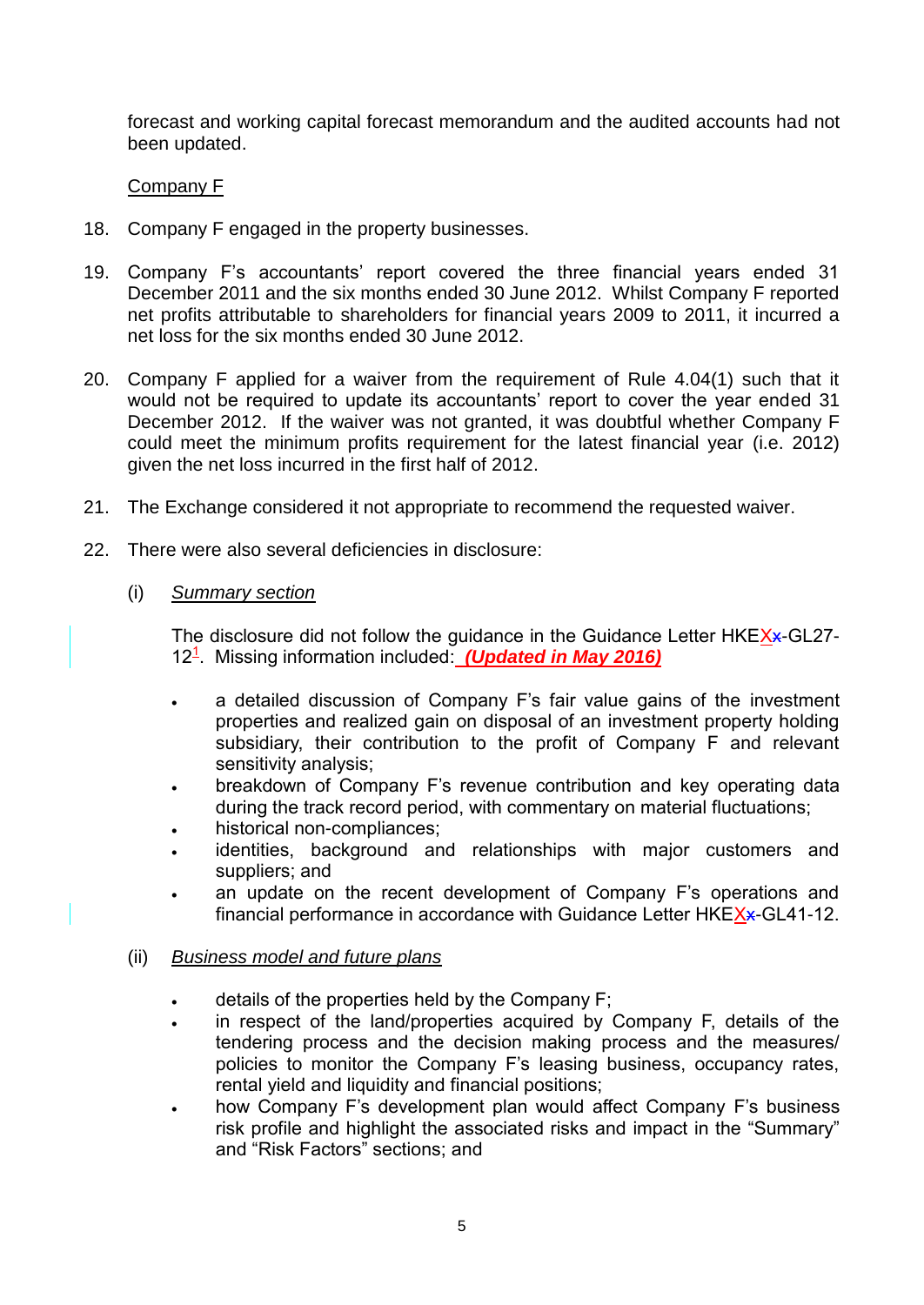how Company F's strategy of developing residential projects aligned with its policy, the commercial rationale for this strategy and how Company F planned to achieve the relevant strategy.

## (iii) *Non-compliance incidents*

The disclosures on non-compliance incidents was were unclear and insufficient. The rectification measures and internal controls were not specific and could not be aligned to the non-compliances. There was also limited disclosure on the maximum penalties and liabilities.

## (iv) *Regulatory overview*

The prospectus lacked disclosure on the relevant rules and regulations applicable to Company F's business and operations.

## (v) *Disclosure of the financial position*

Company F had net current liabilities and negative operating cash flow. The prospectus should have provided more meaningful discussion on Company F's tight liquidity position and how the Group would improve its liquidity position and finance its purchase of land/ properties.

### Company G

23. There were several deficiencies in disclosure:

### (i) *Description of business model*

The disclosure on Company G's principle businesses was unclear and delineation between different segments was vague. It was not clear when and how Company G derived and recognized revenue for each business segment. It was unclear whether the agent customers served as the Group's distributors or end-customers.

There was inadequate disclosure on how Company G priced its products and/or services and no disclosure on the renewal status of Company G's operating license.

### (ii) *Summary section*

The disclosure did not follow the guidelines in the Guidance Letter HKEXx-GL27-12<sup>1</sup> (Updated in May 2016)

### (iii) *Potential Tax Liabilities*

Company G's subsidiary might be exposed to additional tax liabilities due to noncompliance with the relevant laws and regulations and might also be subject to penalty. However, the disclosure on details of the non-compliances was unclear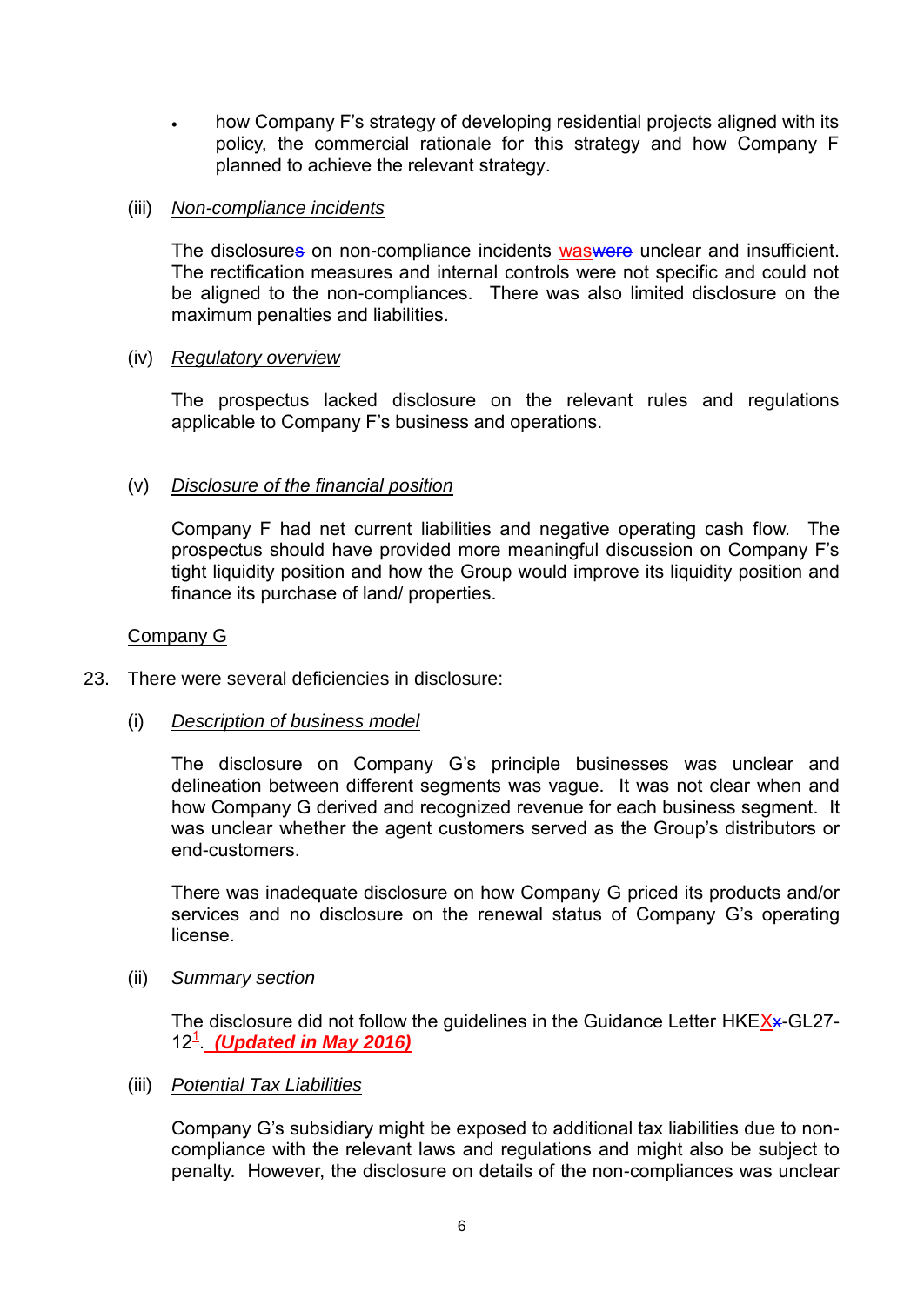and convoluted. The prospectus also lacked information on the root causes of the non-compliances. The sponsor also did not provide its view on these noncompliances and how they might impact on Company G and whether its directors have the character and competency to run a listed company.

24. There was no sponsor's view on Company G's executive director and non-executive director who served in another company which a number of articles had criticized on human rights abuses, ignoring indigenous people's human rights, perpetrating political corruption and neglecting the environment in relation to its forestry logging activities.

### Company H

25. Company H did not submit, together with the listing application form, the anticipated final draft of the sponsor's letter on working capital sufficiency as required under GEM Rule 12.22(13).

### Company I

- 26. Company I was a distributor of certain products. There were several deficiencies in disclosure:
	- (i) *Summary section*

The "Summary" section of the prospectus lacked sufficient information to provide investors with a concise overview of Company I's operation model and highlights of significant matters. Company I did not use HKEXx-GL27-12<sup>1</sup> as guidance. Examples of material information missing included description of the usage of Company I's main products, the classification of distributors, how Company I determined the pricing of its products with its suppliers and distributors, the price control under the relevant PRC laws and regulations and legal proceedings against Company I. *(Updated in May 2016)*

(ii) *Competition with the Controlling Shareholder*

The prospectus did not provide details to demonstrate (i) how the distribution businesses of Company I and its controlling shareholder could be delineated, and (ii) that there were adequate and effective corporate governance measures to manage conflicts of interest and competition between them.

(iii) *Distributorship*

There was insufficient disclosure on the relationship between the different types of distributor customers and measures to address the potential conflict of interests. The degree of Company I's control over its distributors with respect to compliance with the national pricing policy, sales and avoidance of cannibalisation and the competition between different types of distributors were unclear.

The prospectus should have also included information to address the issue of independence of distributors according to Guidance Letter HKEXx-GL36-12.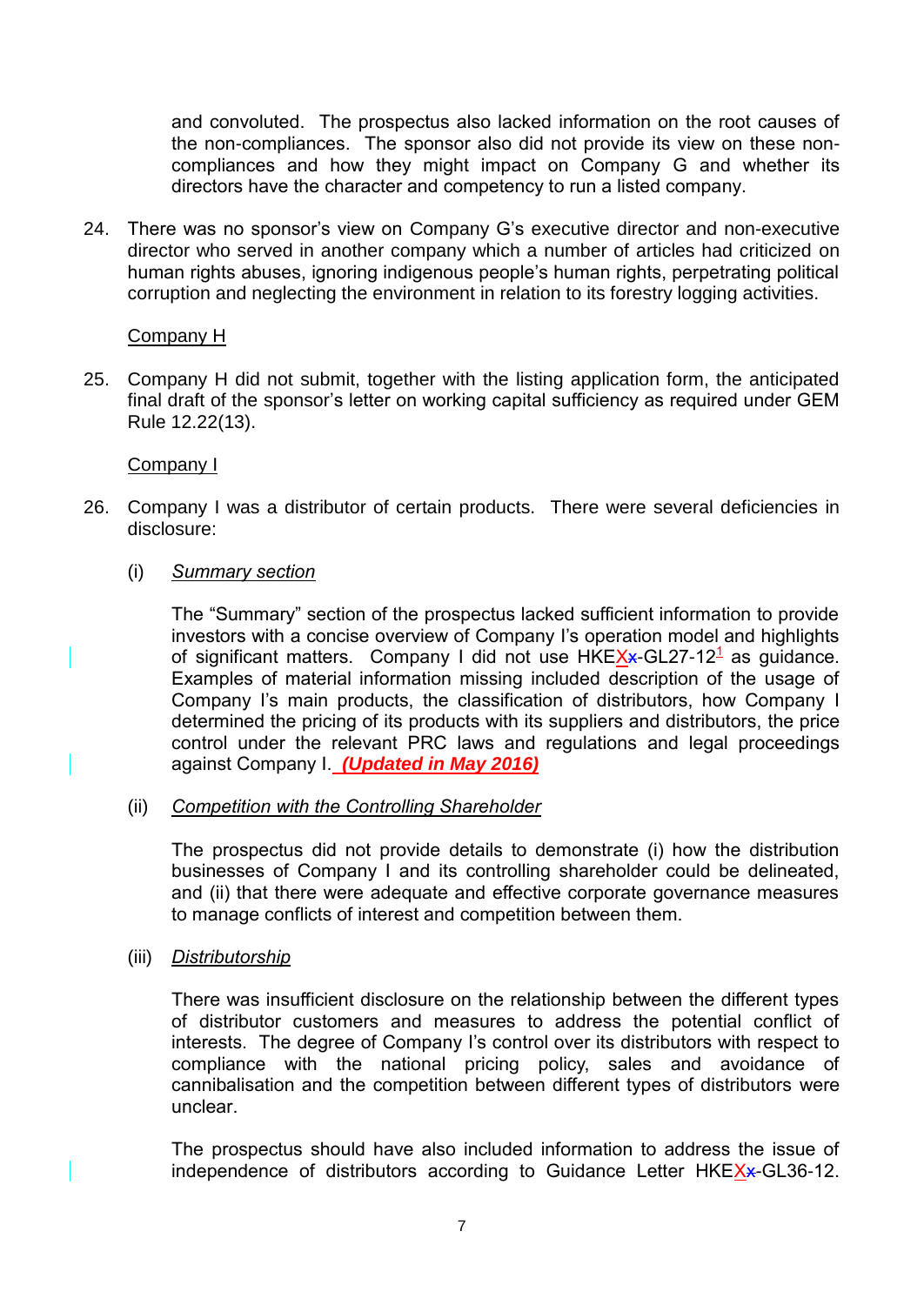The prospectus should have provided an explanation on what value-added services Company I provided to its distributor customers to sustain its level of gross profit margin which was particularly high when compared to its peers.

## (iv) *Industry and Regulatory Overview*

The prospectus lacked information about the regulations on price control. There was no detailed analysis of the extent to which Company I was affected by the controlled price changes during the track record period, the measures taken to mitigate the adverse impact of price reductions, and an update on relevant laws and regulations applicable to Company I and their impact.

### (v) *Future plans and business objectives*

There was insufficient information on Company I's plan to expand its distribution network by obtaining new exclusive distribution rights for new products. There was also insufficient information on why Company I needed to enhance the development of products through alliance or partnership, given that Company I was only engaged in distribution, but not research and development.

## Company J

- 27. Company J did not highlight matters which might have significant adverse impact on its operation and financial position in the foreseeable future in the "Summary" and other relevant sections as required under Guidance Letter HKEXx-GL27-12<sup>1</sup>. For example, there was no discussion regarding the potential significant decrease in revenue resulting from the recent reorganization and massive layoff plan of one of Company J's top five customers, and the anticipated substantial decline in net profit. *(Updated in May 2016)*
- 28. There was insufficient disclosure of the key terms of agreements with major customers.
- 29. Certain information requested in the Exchange's pre-IPO guidance letter had not been adequately disclosed.

### Company K

- 30. There were several deficiencies in disclosure:
	- (i) There was no disclosure on the reason for the absence of title certificates for Company K's production facilities, the estimated impact on Company K in case of forced eviction, the legality of the lease agreement in respect of collectivelyowned land, and analysis on the adequacy and sufficiency of contingency measures.
	- (ii) The risks associated with Company K's business in international-sanctioned countries had not been adequately highlighted.